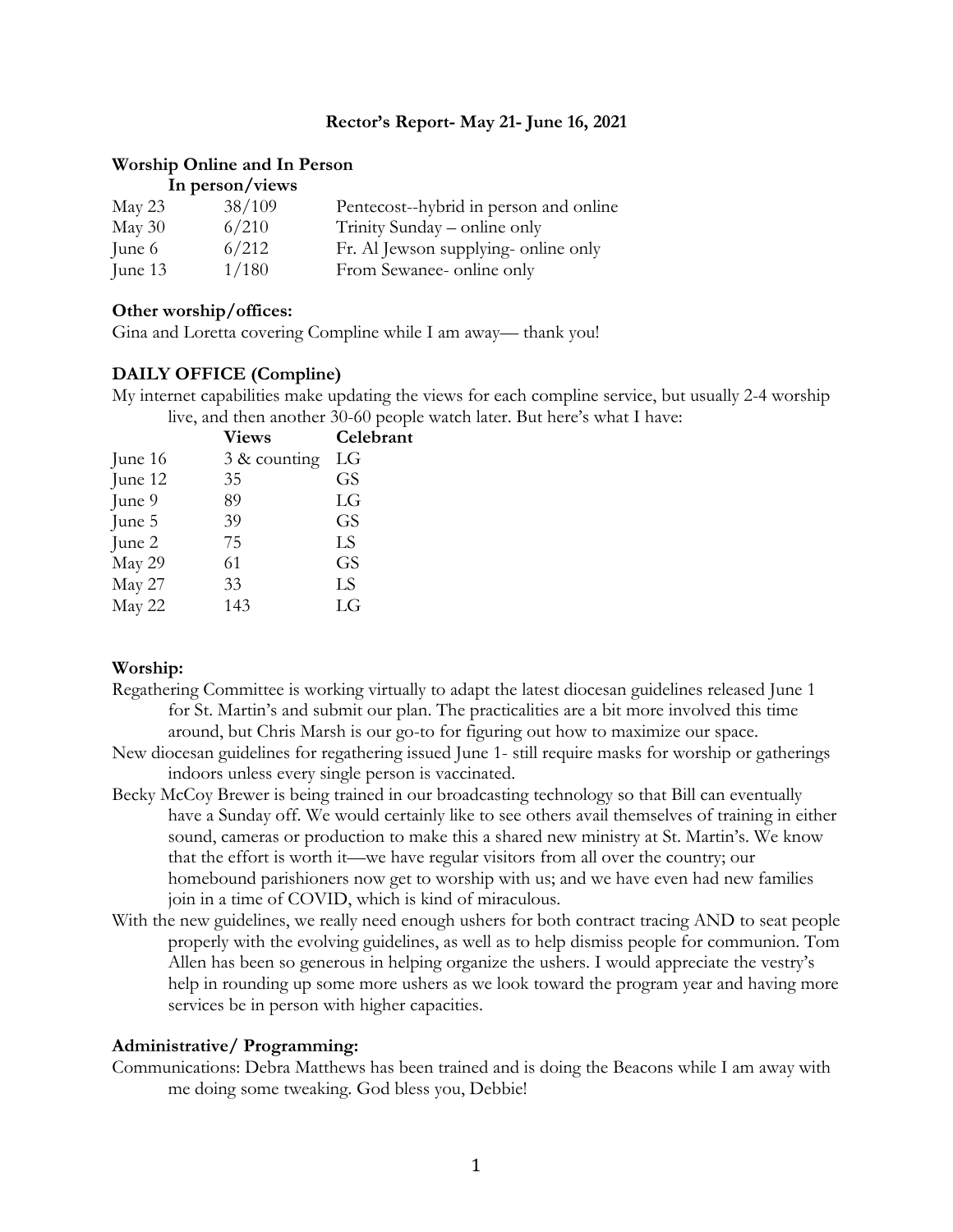I am posting bulletins and the online Beacon on the website on the front page under updates. When I go on vacation time, someone will need to do that.

- Summer plans: I started my time away from St. Martin's will be from June 5- July 7 (taking into account the July 4 holiday). Two of those weeks will be covered by my Continuing Education time allotted, and I am contributing 1 week of my vacation for that third week at Sewanee. I will then take off one more week of vacation for some much desired down time.
- Reminder of the coverage for Sunday worship while I am away:

June 6- The Rev. Al Jewson (online only)

June 13- I will broadcast from Sewanee's Chapel of the Apostles

June 20- The Rev. Al Jewson (online only)

June 27- The Rev. Al Jewson (in person and online)

July 4- The Rev. Brooke Myers (online only)

Thank you to the vestry for approving the LOA for the Rev. Shug Goodlow to be our part-time (half time) assistant. She will be ordained at St. Martin's on July 24 and celebrate her first Eucharist here the next day. Planning for her ordination will take place next week while I am at Sewanee. **She will start on Wednesday, August 25.**

# **Formation:**

On hiatus while I am away.

# **Pastoral Care:**

Planning for two funerals in July, and visited our parishioner in hospice before I left. We've had two children who have had surgeries in the past month, and both are recovering nicely. Thank you to everyone who participated in Flags for Elliott! He is in rehab and progressing very well. I have stayed in contact with his mom via Facebook Messenger even while away.

# **Self-Care:**

I am greatly enjoying my time at Sewanee. The course work is very challenging (lots of reading crammed into each day), but fascinating and stimulating.

I do have practically NO cell phone service on the Mountain, and have had to drive down to the nearest town with a cell tower to speak to parishioners and families planning funerals. Texting works okay 90% of the time. When I start using my vacation time for my last week of Sewanee and then my vacation time, that won't be an issue. But until then, please email or text if there is a need. I was shocked, too.

# **Diocesan:**

St. Martin's will have a ZOOM Town hall with Bishop Deon Next Monday, June 21 at 7 pm. Zoom link is in the Beacon. I hope Vestry makes a special effort to encourage participation and to attend themselves. I am sure it will be very informative.

Standing Committee continues meeting via ZOOM.

# **Evangelism/Communications:**

See above.

# **Building and Grounds:**

Some of our groups (AA, RiverBlenders) are asking how to return to using our spaces. The Regathering Committee and I are working with them. The AA group frankly does not want to come back here until they do not have to wear masks--- yet that violates our latest